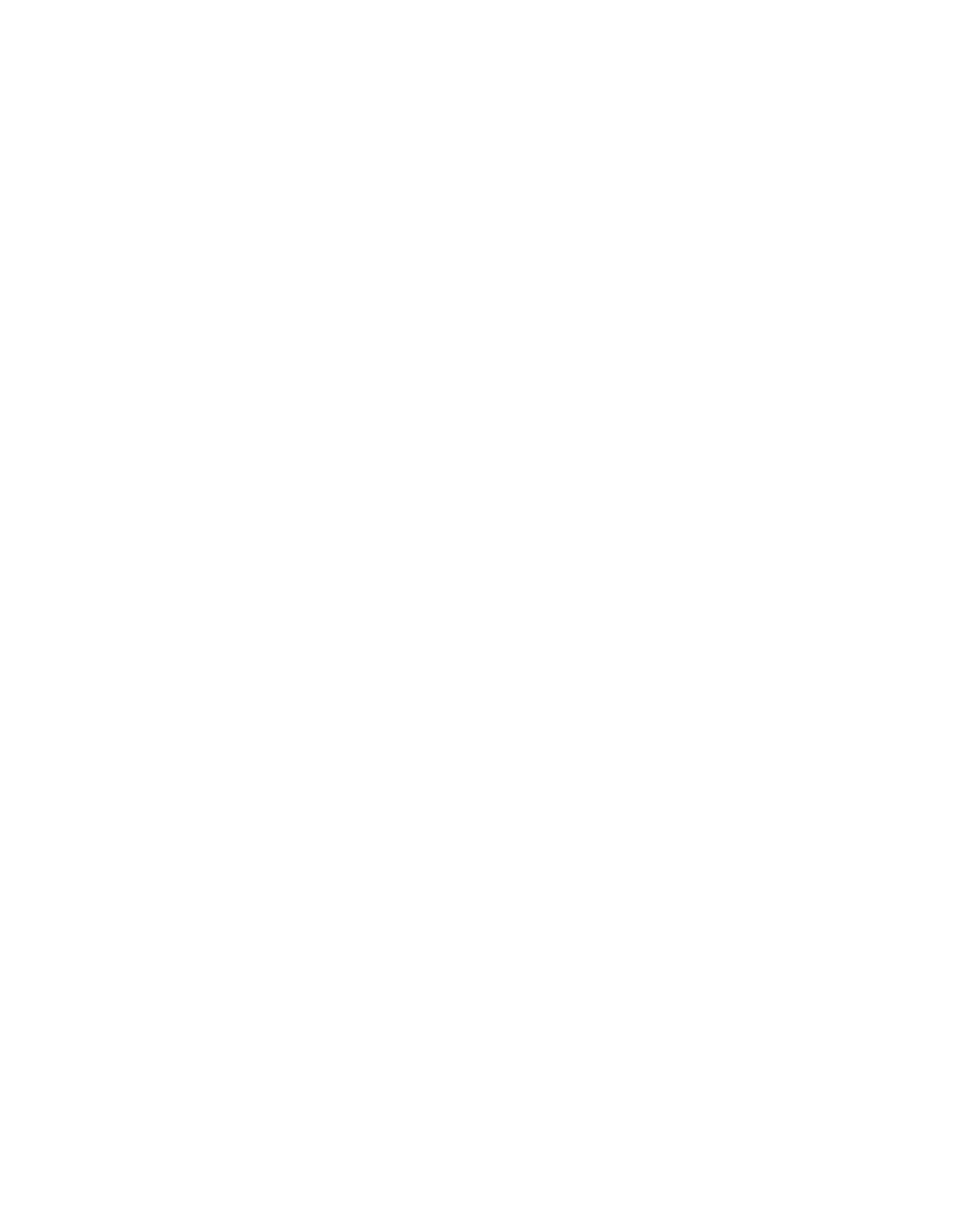### **1. POLLUTION PREVENTION TEAM AND RESPONSIBILITIES**

The SWP3 coordinator for the facility is \_\_\_\_\_\_\_\_\_\_\_\_\_\_\_\_\_\_\_\_\_\_\_\_\_

SWP3 coordinator duties include the following:

- Create a SWP3 team to aid in the implementation of the SWP3 plan
- Implement the SWP3 plan
- Oversee maintenance practices identified as BMPs in the SWP3
- Implement and oversee employee training
- Conduct or provide for inspection or monitoring activities
- Identify other potential pollutant sources and make sure they are added to the plan
- Identify any deficiencies in the SWP3 and make sure they are corrected
- Prepare and submit reports
- Ensure that any changes in facility operation are addressed in the SWP3

Following is a list of SWP3 team members and duties:

| <b>Person</b>   | <b>Duties</b>                                  |
|-----------------|------------------------------------------------|
| Eg. Tom Johnson | Implement housekeeping & monitoring procedures |
|                 |                                                |
|                 |                                                |
|                 |                                                |

### *2.* **FACILITY DESCRIPTION**

Figure 1 presents a map showing the location of the site

| <b>Facility Name:</b>                 |                                                                                                                                                                            |  |
|---------------------------------------|----------------------------------------------------------------------------------------------------------------------------------------------------------------------------|--|
| <b>Mailing Address:</b>               |                                                                                                                                                                            |  |
| <b>Physical address if different:</b> | <u> 1989 - Andrea Station Barbara, amerikan per</u>                                                                                                                        |  |
|                                       | Lat $\_\_$<br>Long                                                                                                                                                         |  |
|                                       | The facility is bound to the east by ______________, to the south by ___________, to the<br>north by _________________________, and to the west by ______________________. |  |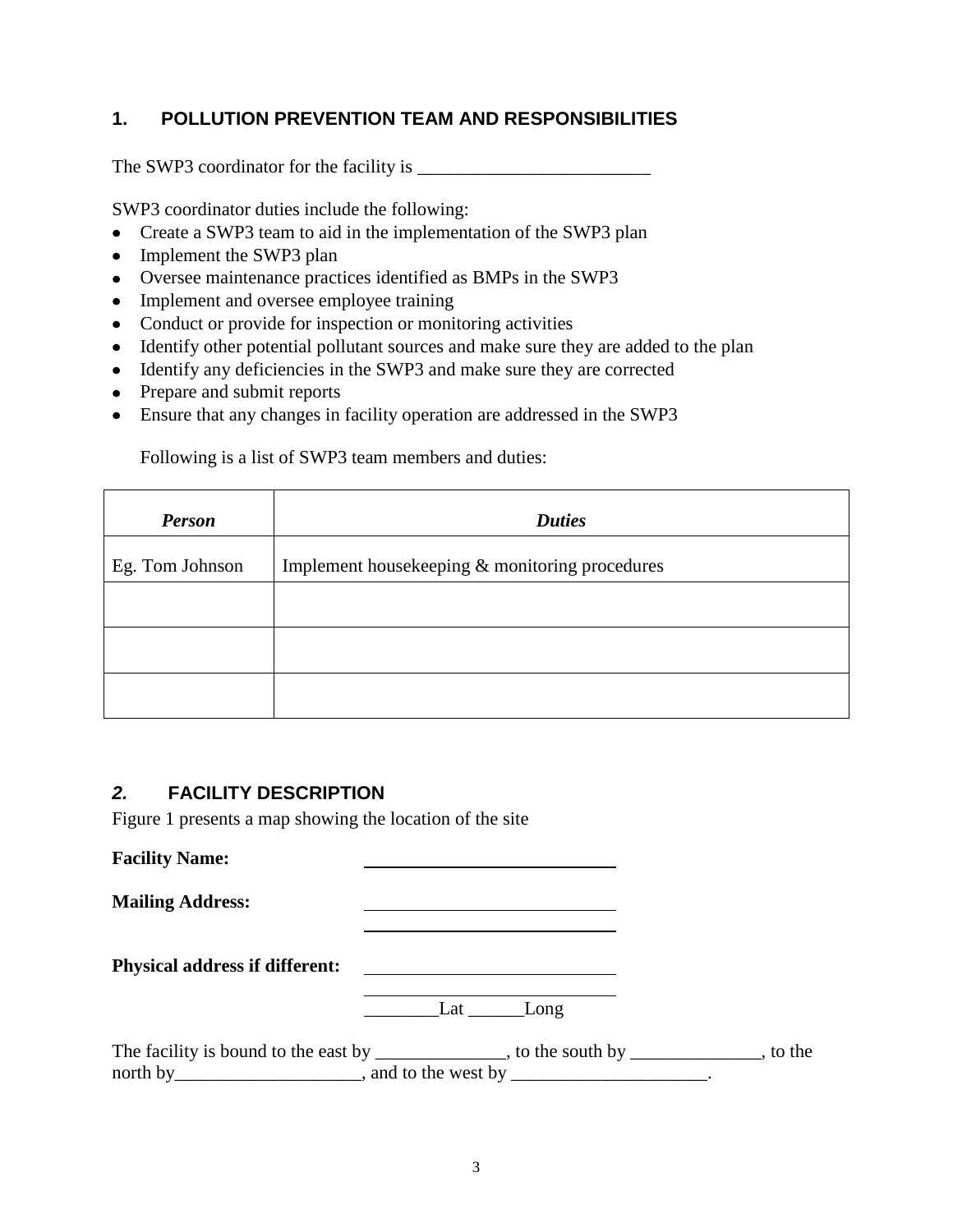| <b>Owner Name:</b>                                                                                                                                                                                                                                                                                                                                                                                          |                                                                                                                                                                                      |  |
|-------------------------------------------------------------------------------------------------------------------------------------------------------------------------------------------------------------------------------------------------------------------------------------------------------------------------------------------------------------------------------------------------------------|--------------------------------------------------------------------------------------------------------------------------------------------------------------------------------------|--|
| <b>Owner Address:</b>                                                                                                                                                                                                                                                                                                                                                                                       |                                                                                                                                                                                      |  |
| <b>Primary Contact Name:</b><br>Work Phone Number:<br>Home Phone Number:<br>Mobile Phone Number:                                                                                                                                                                                                                                                                                                            | <u> 1980 - Johann Barbara, martxa alemaniar amerikan a</u><br><u> 1989 - Johann Barbara, martxa alemaniar a</u><br><u> 1980 - Johann Barn, amerikansk politiker (d. 1980)</u>        |  |
| <b>Secondary Contact Name:</b><br><b>Work Phone Number:</b><br>Home Phone Number:<br>Mobile Phone Number:                                                                                                                                                                                                                                                                                                   | <u> 1989 - Johann Barn, mars ann an t-Amhain Aonaichte ann an t-Aonaichte ann an t-Aonaichte ann an t-Aonaichte a</u><br><u> 1989 - Johann Stoff, Amerikaansk politiker († 1908)</u> |  |
| <b>Date of Initial Operation:</b>                                                                                                                                                                                                                                                                                                                                                                           |                                                                                                                                                                                      |  |
| Acres of land:                                                                                                                                                                                                                                                                                                                                                                                              |                                                                                                                                                                                      |  |
| Typically, the facility operates ______hours per day, _____days per week, and maintains a staff of<br>approximately _____ people.                                                                                                                                                                                                                                                                           |                                                                                                                                                                                      |  |
| <b>Facilities and Equipment:</b><br>Place an X beside all that apply.                                                                                                                                                                                                                                                                                                                                       |                                                                                                                                                                                      |  |
| ___ wet slips, how many? __<br>___ dry slips, how many? _<br><u>___</u> maintenance buildings, how many? ____<br>__ ships store<br>____ restrooms<br><b>Laundry facilities</b><br>offices<br>__ pavilion<br>___ picnic area<br>____ pumpout station<br>commercial fuel dock<br>non-commercial fuel pump<br>travel lift<br>__ hydraulic trailer<br>fork lift<br>other structures and equipment. Please list: |                                                                                                                                                                                      |  |
| <b>Services:</b><br>Place an X beside all that apply                                                                                                                                                                                                                                                                                                                                                        |                                                                                                                                                                                      |  |

general maintenance and sanding commissioning plumbing winterization electrical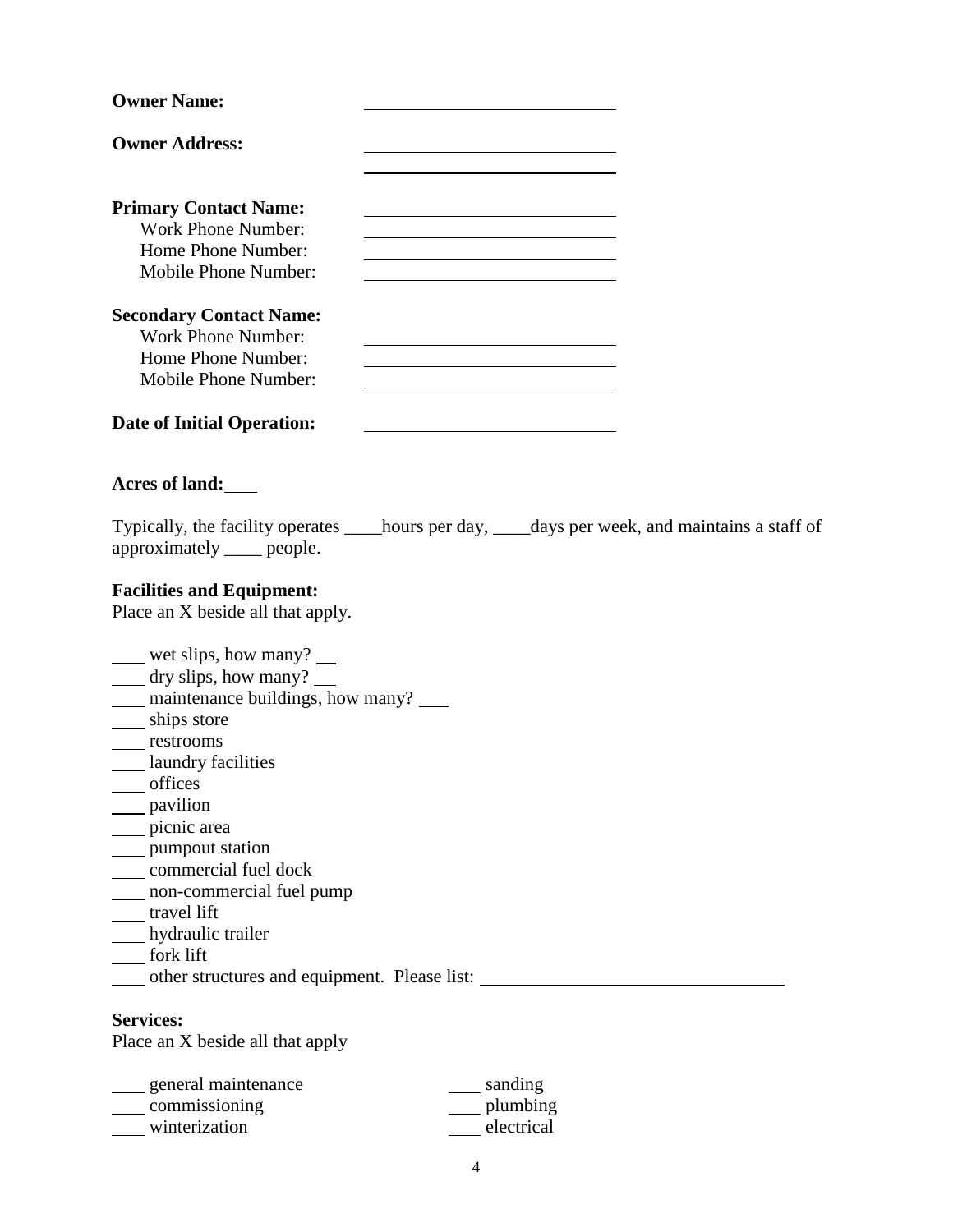| pressure washing     | refrigeration                       |
|----------------------|-------------------------------------|
| cleaning and waxing  | air conditioning repair and service |
| engine repair/tuning | carpentry                           |
| propeller repairs    | blister repair                      |
| oil changes          | fiberglass                          |
| parts cleaning       | rigging                             |
| painting             | canvas                              |
| blasting             | other services. Please list:        |
|                      |                                     |

# Table 1 **IMPERVIOUS SITE CHARACTERISTICS AS THEY RELATE TO STORMWATER.**

| Area         | <b>Surface type</b> | Acres |
|--------------|---------------------|-------|
| Parking lot  |                     |       |
| Boat storage |                     |       |
| Undeveloped  |                     |       |
| Roads        |                     |       |
| Dry stack    |                     |       |
|              |                     |       |
|              |                     |       |

INSERT LAYOUT HERE showing the major site features, areas of significant activity (related to stormwater) and the locations of the storm drains.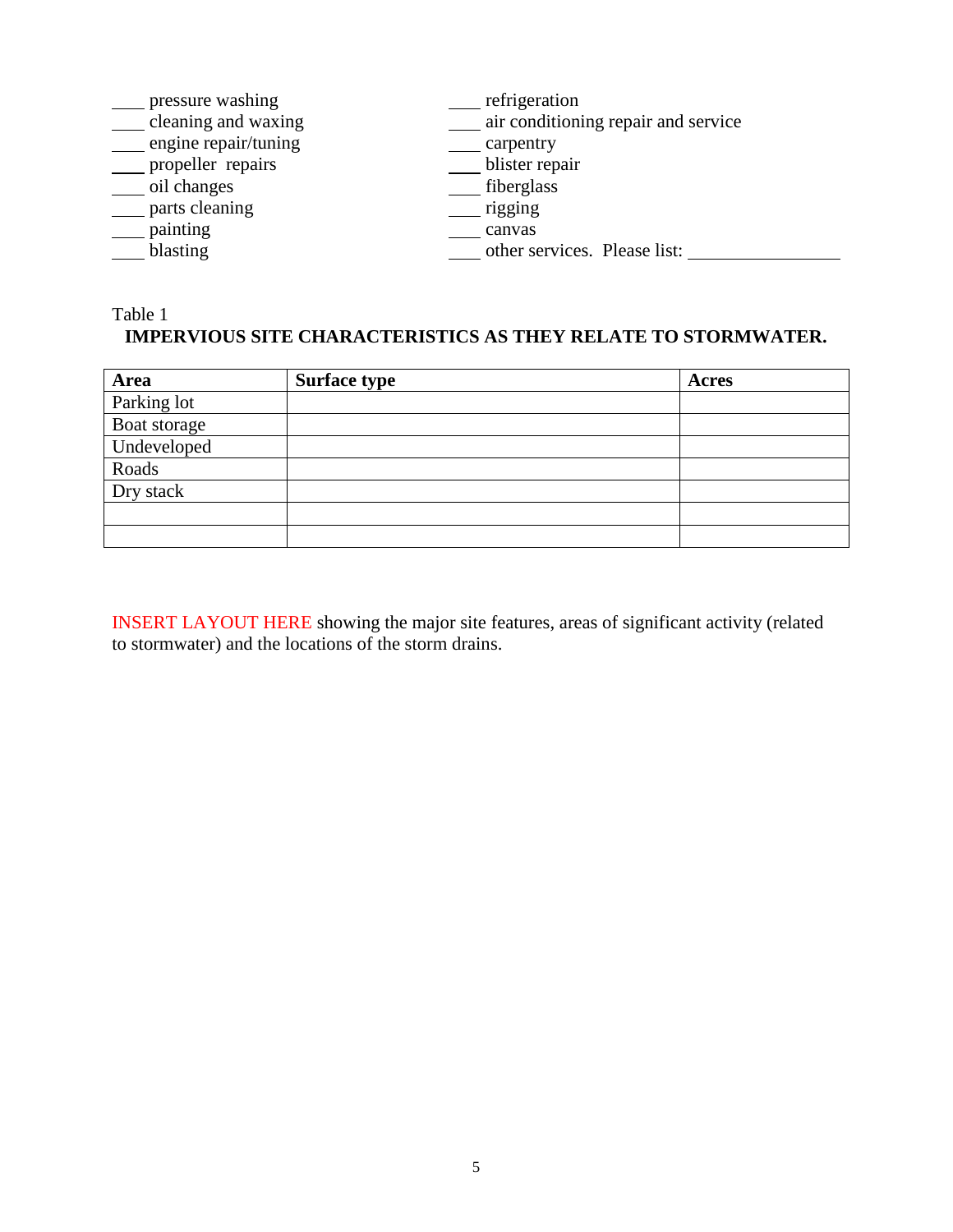# *4.* **IDENTIFICATION OF POTENTIAL STORMWATER CONTAMINANT**

Table 2

| <b>Trade Name</b> | <b>Material</b>      | <b>Chemical/Physical</b>  | <b>Stormwater</b>       |
|-------------------|----------------------|---------------------------|-------------------------|
|                   |                      | <b>Description</b>        | <b>Pollutants</b>       |
|                   | Paint thinner        | Colorless to light-       | Xylenes, ethyl          |
|                   |                      | colored liquid            | benzene, Stoddard       |
|                   |                      |                           | solvent, petroleum      |
|                   |                      |                           | distillates             |
|                   | Paint                | Various colored liquid    | Metal oxides, Stoddard  |
|                   |                      |                           | solvent, talc, calcium  |
|                   |                      |                           | carbonate, arsenic      |
|                   | Paint removers       | Colorless to light-       | Methylene chloride,     |
|                   |                      | colored liquid            | tetrachloroethane,      |
|                   |                      |                           | trichloroethene,        |
|                   |                      |                           | trichloroethylene       |
|                   | Pesticides           | Various colored to        | Chlorinated             |
|                   | (insecticides,       | colorless liquid, powder, | hydrocarbons,           |
|                   | fungicides,          | pellets, or grains        | organophosphates,       |
|                   | herbicides,          |                           | carbamates, arsenic     |
|                   | rodenticides)        |                           |                         |
|                   | Fertilizer           | Liquid or solid grains    | Nitrogen, phosphorus    |
|                   | Degreasing Solvents  | Colorless or white liquid | Trichloroethylene,      |
|                   |                      |                           | trichloroethane,        |
|                   |                      |                           | perchloroethylene,      |
|                   |                      |                           | methylene chloride,     |
|                   |                      |                           | tetrachloroethane       |
|                   | Chemical strippers   | Clear, colorless liquid   | Methylene chloride      |
|                   | Cleaning solutions   | Clear, various colored    | Chlorine, ammonia,      |
|                   |                      | liquid                    | phosphates, petroleum   |
|                   |                      |                           | distillates             |
|                   | Wood preservatives   | Clear amber or dark       | Stoddard solvent,       |
|                   |                      | brown liquid              | petroleum, distillates, |
|                   |                      |                           | arsenic, copper,        |
|                   |                      |                           | chromium                |
|                   | Antifreeze           | Clear, green, yellow, red | Ethylene glycol,        |
|                   |                      | liquid                    | propylene glycol,       |
|                   |                      |                           | heavy metals            |
|                   | Hydraulic oil/fluids | Brown, red, oily liquid   | Petroleum distillates   |
|                   | Gasoline             | Colorless, pale brown or  | Benzene, ethyl          |
|                   |                      | pink liquid               | benzene, toluene,       |
|                   |                      |                           | xylene, MTBE            |
|                   | Diesel Fuel          | Clear, blue-green to      | Petroleum distillate,   |
|                   |                      | yellow liquid             | oil & grease,           |
|                   |                      |                           | naphthalene, xylenes    |
|                   | Lubricants           | Amber liquid, brown       | Kerosene, mineral oil,  |

## **Inventory of Potentially Exposed Materials**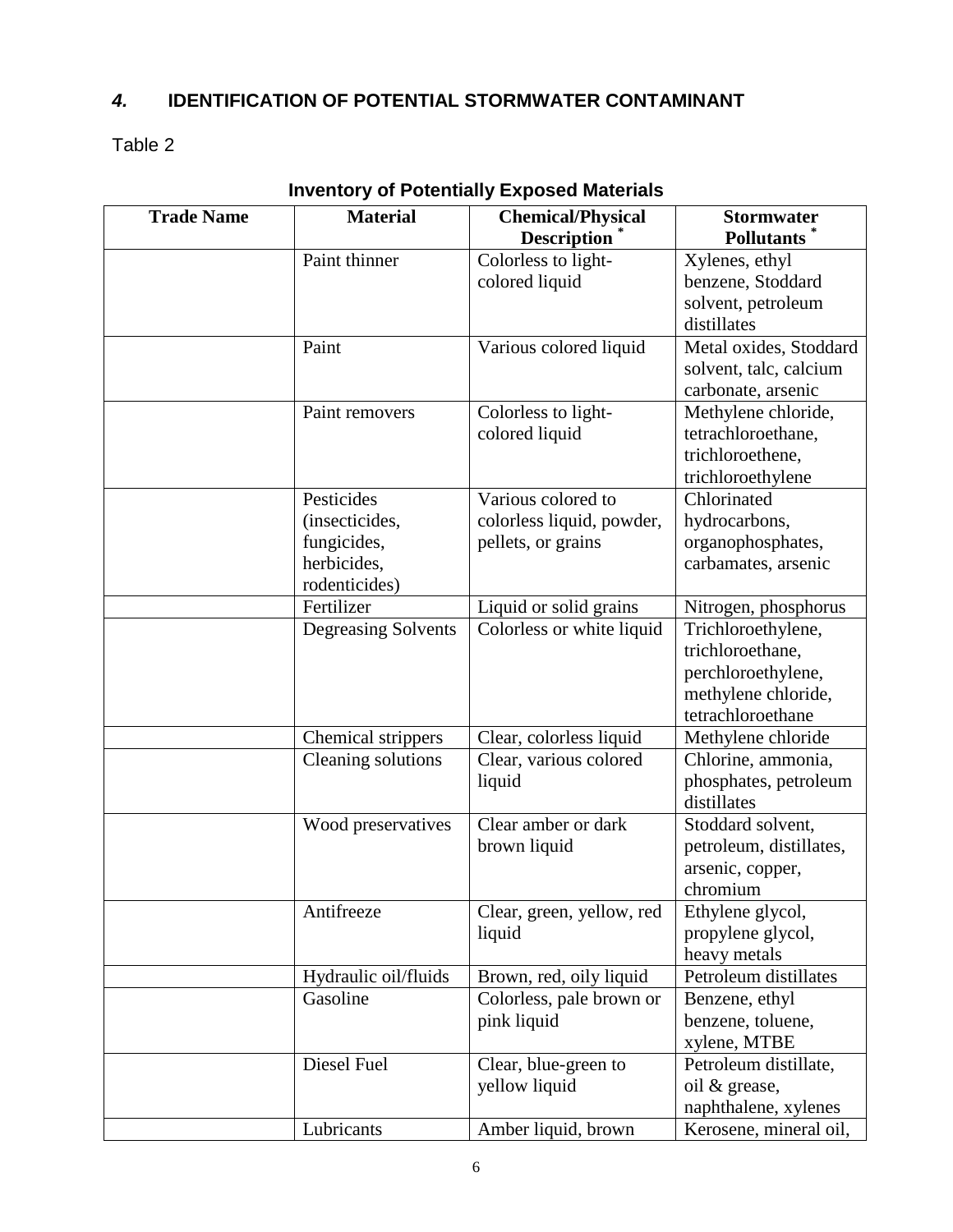|                  | paste                   | petroleum distillates |
|------------------|-------------------------|-----------------------|
| Wash water       | Clear liquid containing | Oil and grease, heavy |
|                  | solids                  | metals                |
| <b>Batteries</b> | Clear to yellow liquid  | Acid, heavy metals    |
| Switches         | Silver metallic liquid  | Mercury               |

## **5. HISTORIC SPILL AND LEAK RECORD**

Place an X on the appropriate line and proceed accordingly.

- There has never been a significant spill at the above named facility.
- There have been one or more significant spills at the above named facility. Details of such spill(s) are described below.

For each spill that occurred, supply the following information:

### **SPILL 1 Date:**

| Type of oil spilled                |  |
|------------------------------------|--|
| Amount spilled                     |  |
| Watercourse affected               |  |
| Description of physical damage     |  |
|                                    |  |
|                                    |  |
|                                    |  |
| Cost of damage                     |  |
| Cost of clean-up                   |  |
| Cause of spill                     |  |
|                                    |  |
|                                    |  |
|                                    |  |
| Action taken to prevent recurrence |  |
|                                    |  |
|                                    |  |
|                                    |  |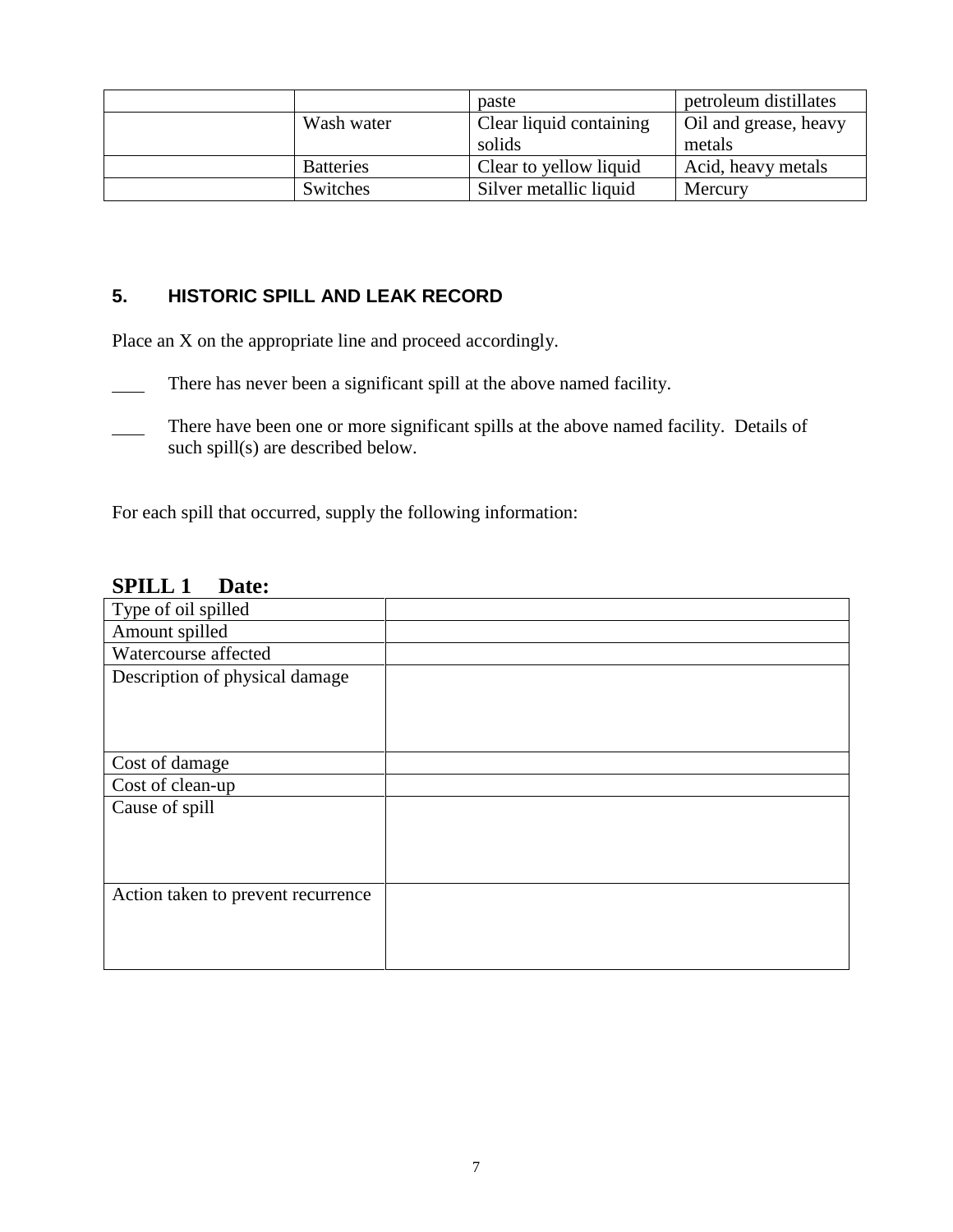# **SPILL 2 DATE:**

| Type of oil spilled                |  |
|------------------------------------|--|
| Amount spilled                     |  |
| Watercourse affected               |  |
| Description of physical damage     |  |
|                                    |  |
|                                    |  |
|                                    |  |
| Cost of damage                     |  |
| Cost of clean-up                   |  |
| Cause of spill                     |  |
|                                    |  |
|                                    |  |
|                                    |  |
| Action taken to prevent recurrence |  |
|                                    |  |
|                                    |  |
|                                    |  |

## **6. SUMMARY OF AVAILABLE STORMWATER SAMPLING DATA**

MARINA NAME has no available sampling data because sampling has not been conducted at the site to date.

OR

\_\_\_\_\_ A data summary of existing discharge sampling, describing pollutants in stormwater discharges from the facility and other required information, is included as Appendix A. This summary is updated as additional information is obtained.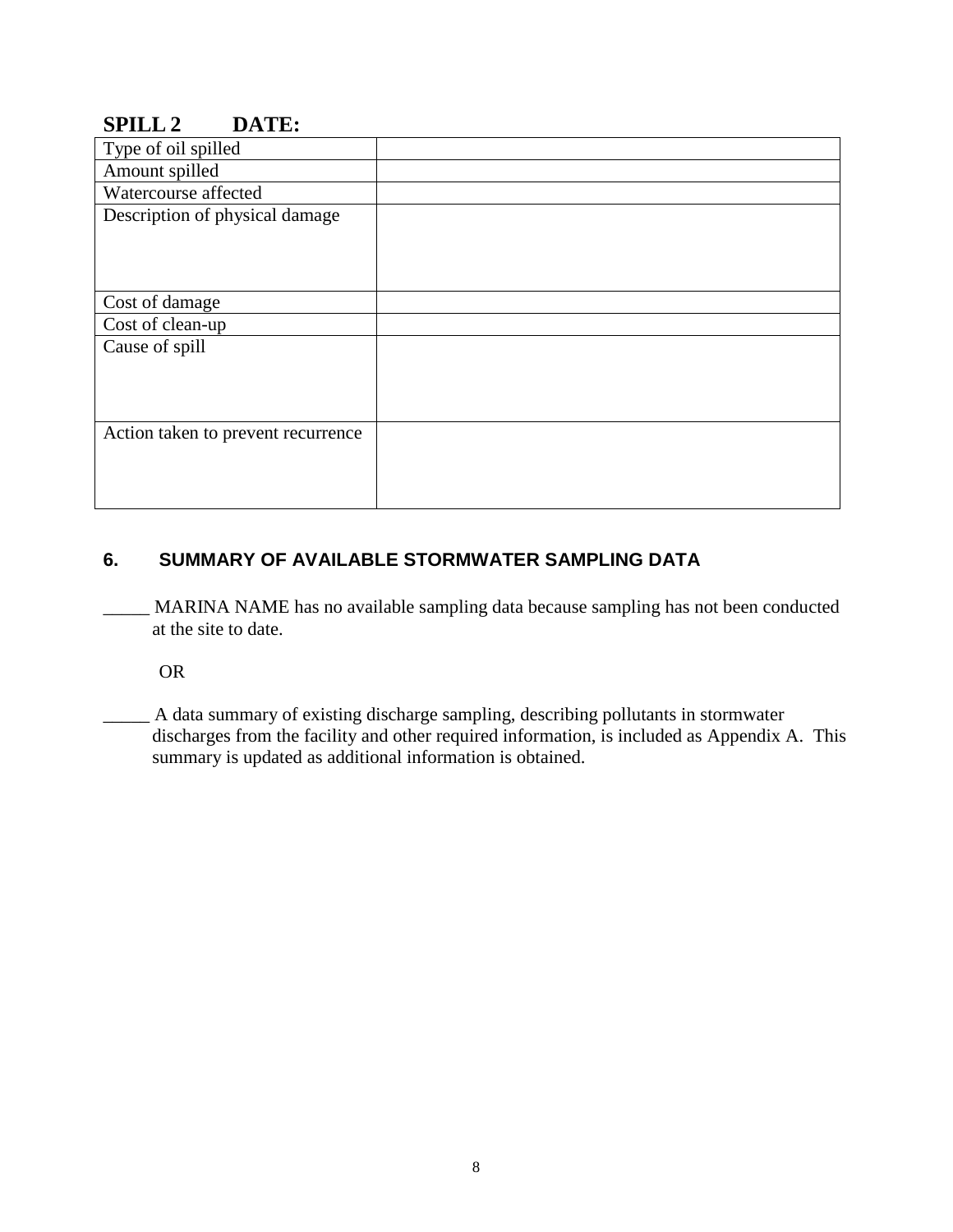### **7. RISK IDENTIFICATION AND SUMMARY OF POTENTIAL POLLUTANT SOURCES**

Table 3

| Locations of Potential Sources of Stormwater Contamination |                                     |                                        |  |
|------------------------------------------------------------|-------------------------------------|----------------------------------------|--|
| <b>Potential Stormwater</b>                                | <b>Potential Pollutant</b>          | <b>Potential Problem</b>               |  |
| <b>Contamination Point</b>                                 |                                     |                                        |  |
| <b>Boat and Trailer</b>                                    | Pesticides, fertilizer, antifreeze, | Leaking fluids from boats and          |  |
| Storage Area                                               | crankcase oil, hydraulic            | trailers as they await maintenance or  |  |
|                                                            | oil/fluids, gasoline, diesel fuel   | use. Soil erosion.                     |  |
| Parking Lot and                                            | Pesticides, fertilizer, antifreeze, | Leaking fluids from parked vehicles    |  |
| Launch Ramp                                                | crankcase oil, hydraulic            | in the parking lot. Leaking fluids     |  |
|                                                            | oil/fluids, gasoline, diesel fuel.  | from boats as they enter and exit the  |  |
|                                                            |                                     | river. Soil erosion. Litter and fish   |  |
|                                                            |                                     | waste accumulated by boaters.          |  |
| <b>Boat Maintenance and</b>                                | All materials in Table 2            | Fluid spills during maintenance        |  |
| Cleaning Area                                              |                                     | activities, fuel leaks during fueling, |  |
|                                                            |                                     | and wastewater from cleaning           |  |
|                                                            |                                     | operations.                            |  |
|                                                            |                                     |                                        |  |
|                                                            |                                     |                                        |  |
|                                                            |                                     |                                        |  |
|                                                            |                                     |                                        |  |
|                                                            |                                     |                                        |  |
|                                                            |                                     |                                        |  |
|                                                            |                                     |                                        |  |
|                                                            |                                     |                                        |  |

# **Locations of Potential Sources of Stormwater Contamination**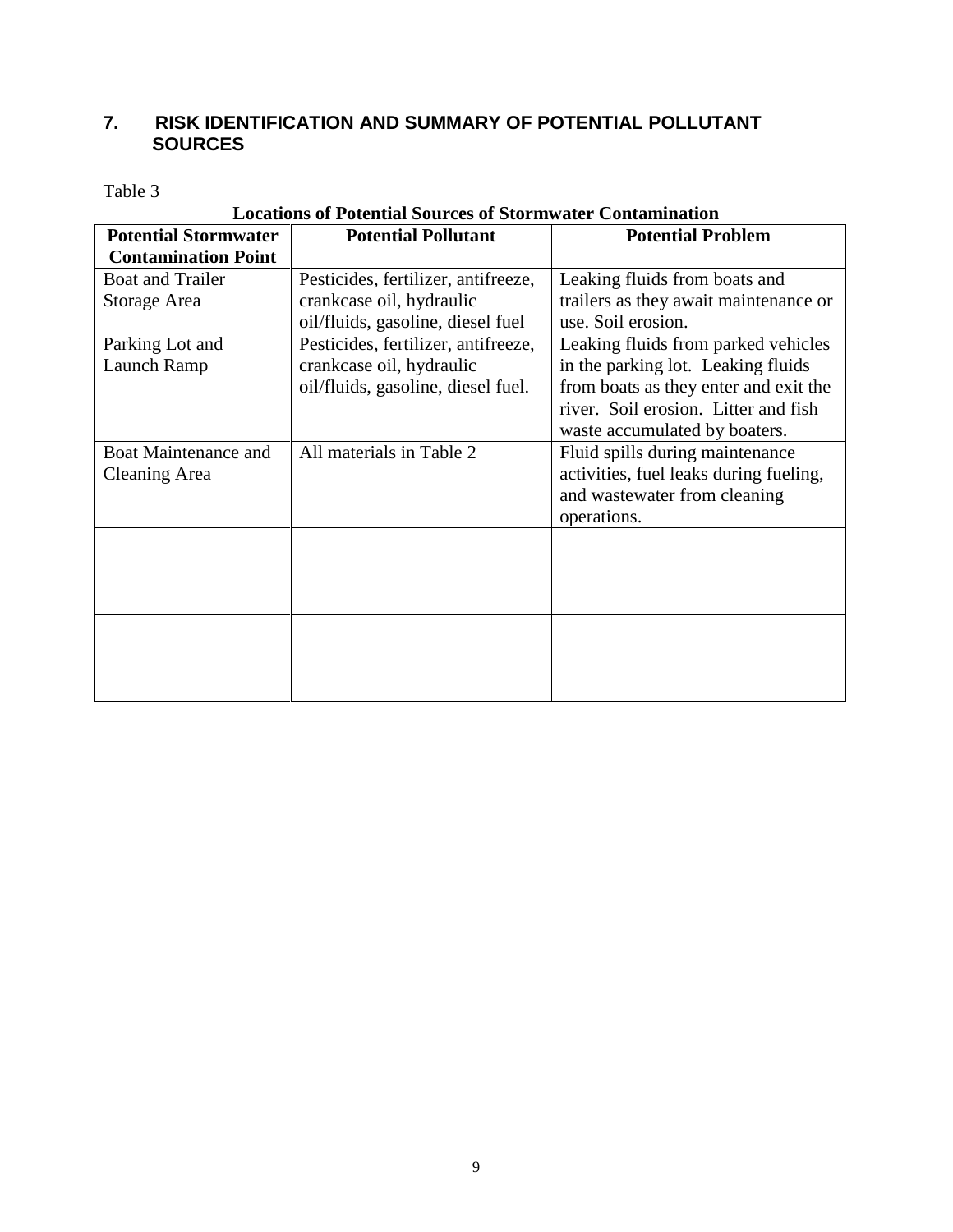Table 4

# **Characteristics of Stormwater Drainage**

| Drainage Area, size (sq') and surface<br>type | <b>Stormwater Flow Description</b>                                                                                                                                                                                                                                      | <b>Impervious</b><br><b>Surface Area</b><br>(square feet) | <b>Adjacent water</b><br>body |
|-----------------------------------------------|-------------------------------------------------------------------------------------------------------------------------------------------------------------------------------------------------------------------------------------------------------------------------|-----------------------------------------------------------|-------------------------------|
| Boat and Trailer Storage Area                 | Overland flow across the compacted<br>gravel area to storm inlets SS-01 and SS-<br>02.                                                                                                                                                                                  |                                                           |                               |
| Parking and Launch Ramp Area                  | Sheet flow across the paved area to<br>storm inlets SS-03 and SS-04. All roof<br>drains from the office building and<br>boating supply store discharge to storm<br>inlet SS-04.                                                                                         |                                                           |                               |
| Boat Maintenance and Cleaning Area            | Sheet flow across the compacted gravel<br>area to storm inlets SS-05 and SS-06.<br>Sheet flow across the paved gas station<br>to storm inlet SS-05. All roof drains<br>from the maintenance warehouse and<br>parts storage warehouse discharge to<br>storm inlet SS-06. |                                                           |                               |
| <b>Vegetated Area</b>                         | All vegetated areas located north of the<br>boat maintenance and cleaning area.<br>Flow from this area does not leave the<br>site as stormwater<br>run off.                                                                                                             |                                                           |                               |
|                                               |                                                                                                                                                                                                                                                                         |                                                           |                               |
|                                               |                                                                                                                                                                                                                                                                         |                                                           |                               |
|                                               |                                                                                                                                                                                                                                                                         |                                                           |                               |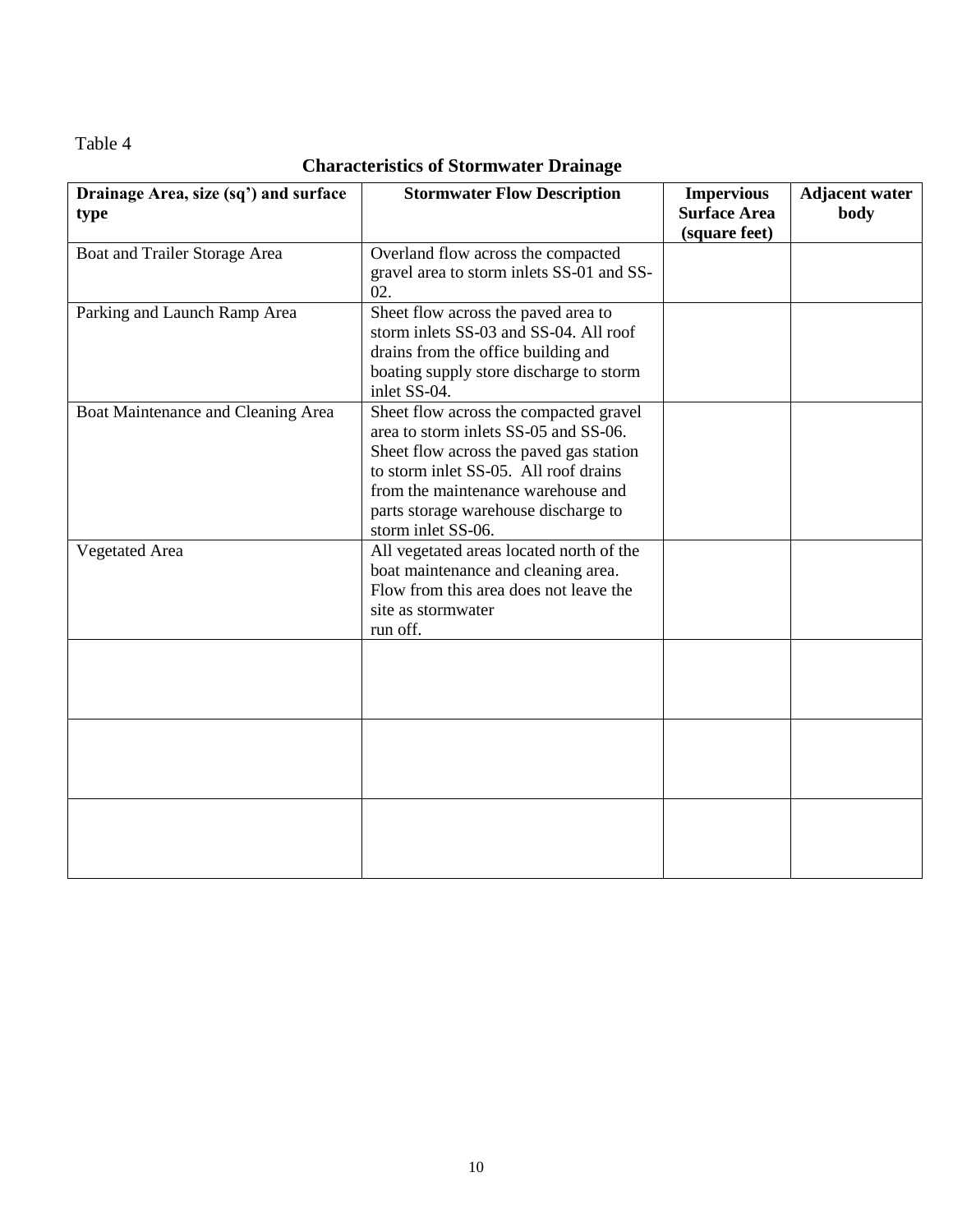### **8. COMPLIANCE WITH OTHER PROGRAMS**

- Storage of waste petroleum products and spent cleaning solvents complies with Resource Conservation and Recovery Act (RCRA) requirements.
- Weekly inspections of fluid storage areas are conducted to verify placarding, storage times, and the integrity of storage containers.
- Underground storage tanks (USTs) located on site comply with all UST regulations.
- Have a Spill Prevention and Control Countermeasure (SPCC) Plan.  $\bullet$

### **9. STORMWATER BEST MANAGEMENT PRACTICE**

*Check all that apply.*

To prevent stormwater impacts the following BMPs have been implemented.

- \_\_\_\_\_entering boats and trailers are inspected for leaks, and drip pans are placed under detected leaks.
- \_\_\_\_\_boats and trailers stored in this area awaiting maintenance are not stored for more than two weeks.

\_\_\_\_\_storm sewer inlets have oil absorbent socks

\_\_\_\_\_the boat and trailer storage area is paved with curbing along the perimeter

Recycling bins are located next to launch ramp to minimize solid wastes.

- \_\_\_\_\_a fish cleaning facility that provides for the proper disposal of fish waste is available for the boaters' use
- \_\_\_\_\_oil and battery recycling bins are available
- \_\_\_\_\_cleaning operations are prohibited or in the water. All operations take place in the boat cleaning and maintenance area.
- \_\_\_\_\_Facility has a fuel spill prevention plan
- \_\_\_\_\_Facilities parts washer and solvents have been supplied by a local vendor who will remove accumulated oily sludge and solvent from the parts washer and transport the material off-site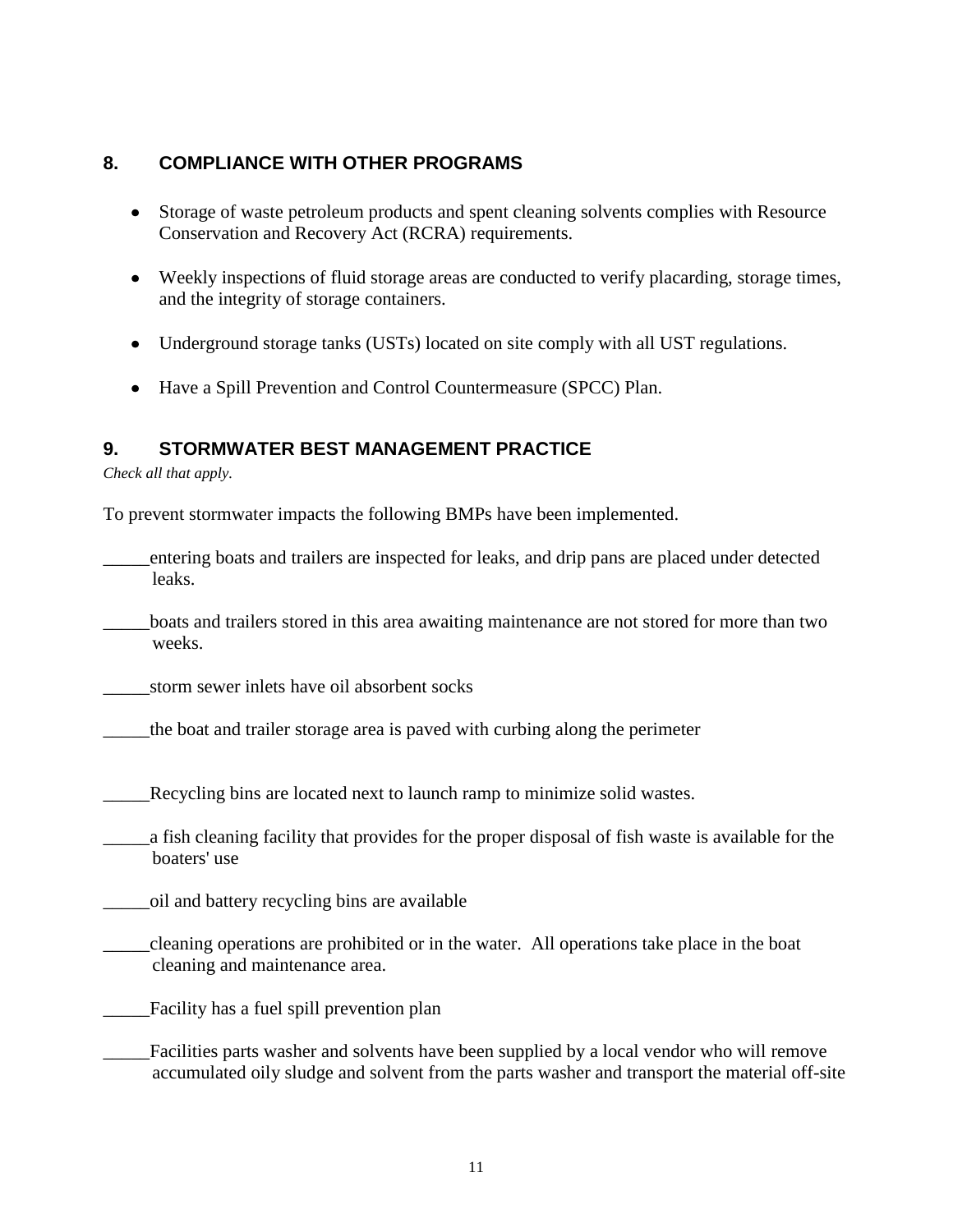to comply with the RCRA standards for a Conditionally Exempt Small Quantity Generator (CESQG). All parts washers will be stationed inside the maintenance warehouse.

- \_\_\_\_\_mechanical sanders equipped with vacuums are used to prevent the migration of debris and residue.
- during the handling of drums, adjacent storm sewers are covered to contain possible spills during clean up.
- \_\_\_\_\_fuel pump nozzles at the gas dock are equipped with automatic back pressure shut-off to prevent overfilling of fuel tanks.
- \_\_\_\_\_the underground storage tank (UST) storing fuel is equipped with an overfill protection valve which restricts flow when the tank capacity reaches ninety percent.
- \_\_\_\_\_the UST fill port is equipped with a containment bucket with a minimum capacity of five gallons.
- \_\_\_\_\_All fluid storage tanks are stored under a cover and on a raised pallet with secondary spill/leak prevention
- no 55-gallon drum handling will take place during rain events to prevent any spills from combining with stormwater and discharging from the site.
- \_\_\_\_\_weekly inspections of the fluid storage building will be conducted to look for leaks or deterioration of fluid storage containers. Any leaks identified during the inspection will be immediately cleaned using a dry absorbent.
	- An emergency spill kit and telephone are located near the fluid storage area and on the loading dock.
		- For spills that can not be managed by the emergency spill kit, the local fire department will be immediately telephoned. All spills that reach the storm sewer will be reported to the National Response Center at 1-800-424-8802.

### **10. PREVENTIVE MAINTENANCE**

MARINA NAME maintains all drains on the site to minimize sources of contaminated runoff. The facility regularly inspects and tests all on site equipment and systems to uncover conditions that could cause breakdowns or failures that would result in discharges of pollutants to surface waters.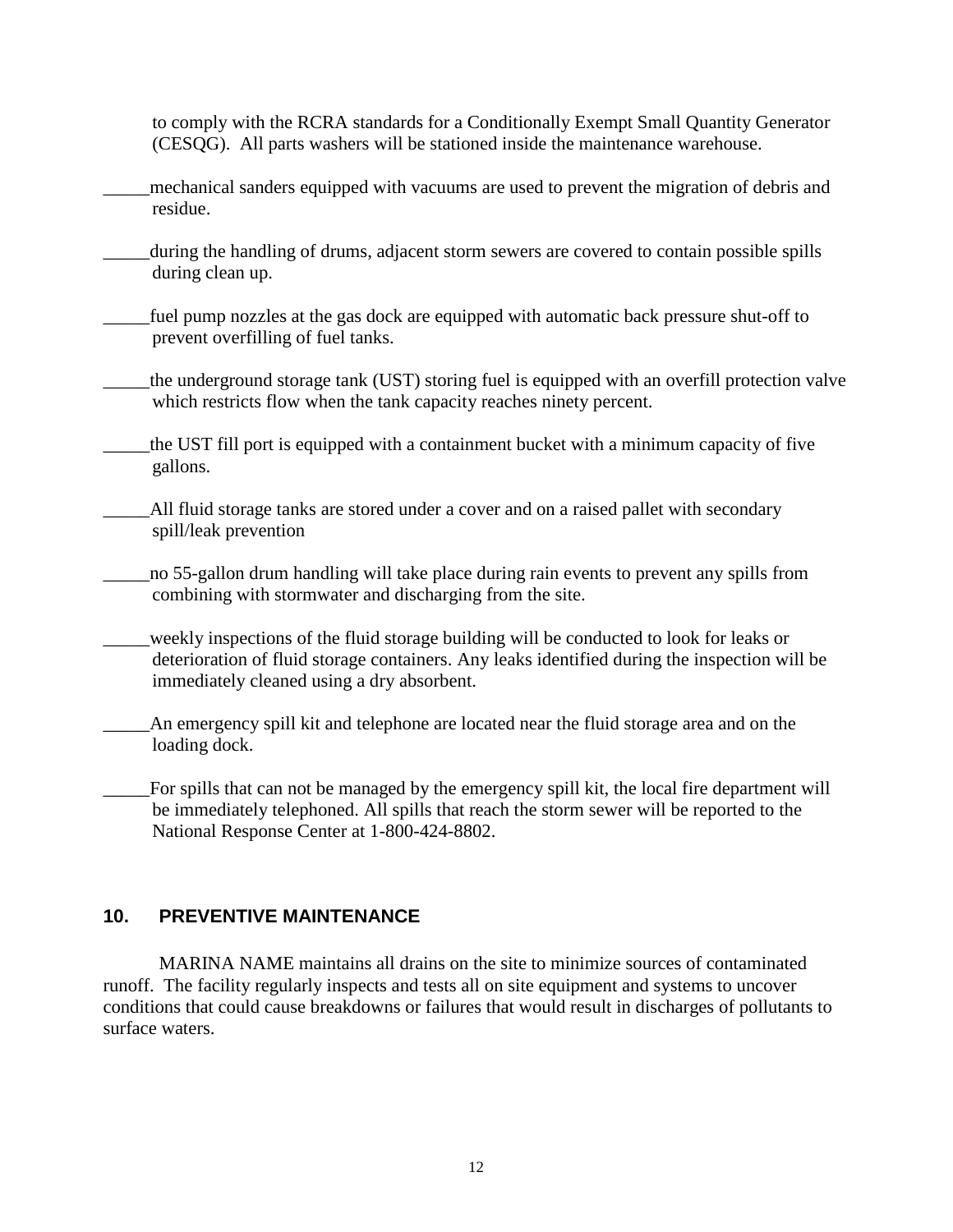### **11. EMPLOYEE TRAINING**

All new employees will be trained within one week of their start date. All employees will be required to participate in an annual refresher training course. The training program will be reviewed annually by the SWP3 coordinator to determine its effectiveness and to make any necessary changes to the program

Training will include background on the components and goals of the SWP3 and the following:

- hands-on training in spill prevention and response
- good housekeeping  $\bullet$
- proper material handling  $\bullet$
- disposal and control of liquid and solid waste  $\bullet$
- container filling and transfer  $\bullet$
- proper storage, washing, and inspection procedures  $\bullet$
- used oil management  $\bullet$
- spent solvent management  $\bullet$
- used battery management  $\bullet$
- proper disposal procedures for vessel wastewater  $\bullet$
- fueling procedures
- proper paint application and removal methods  $\bullet$
- management of liquid and solid paint waste  $\bullet$
- management of spent abrasive $\bullet$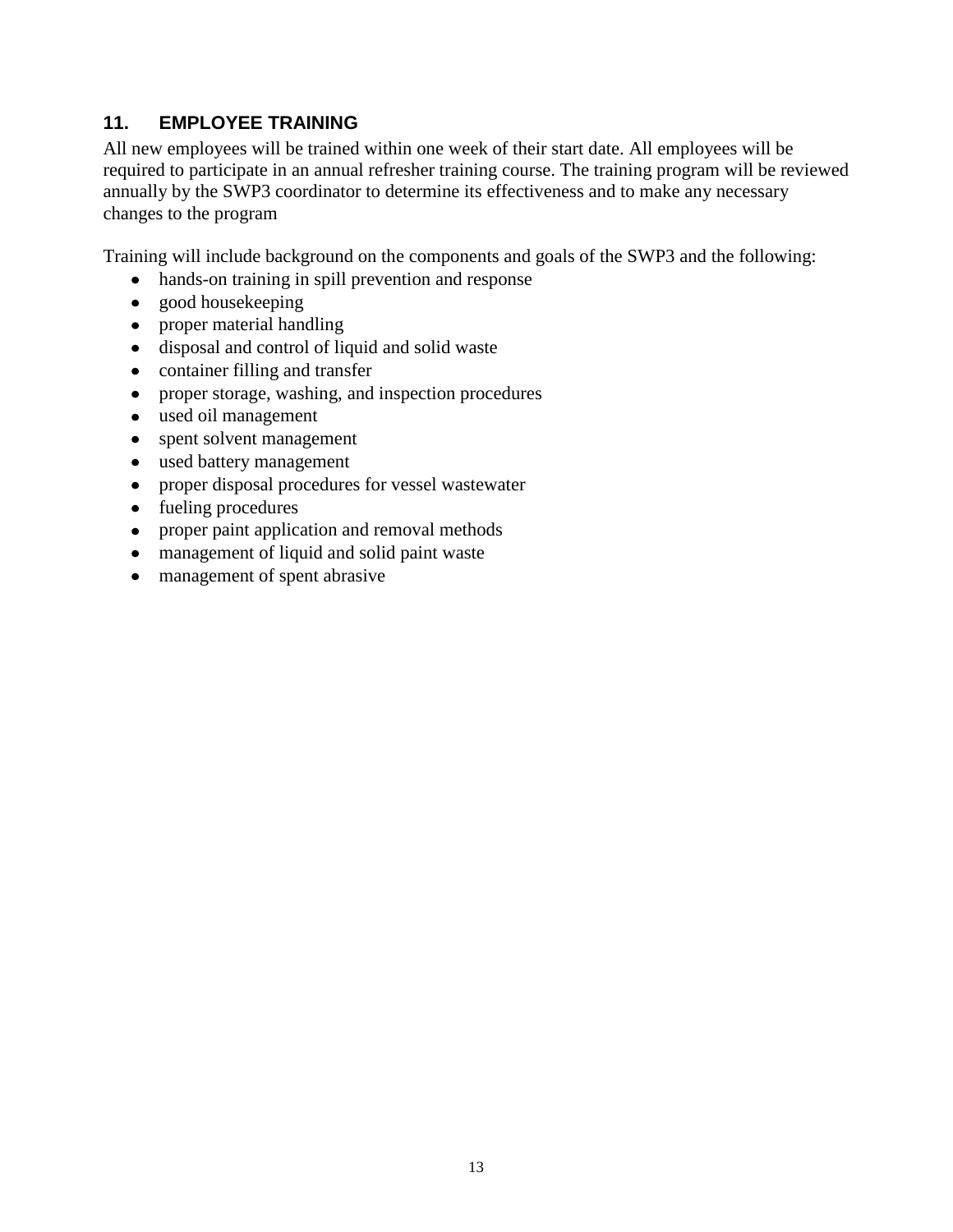# **Refresher Course Employee Sign-In Sheet**

# **Date:**

| <b>EMPLOYEE NAME</b> | EMPLOYEE SIGNATURE |
|----------------------|--------------------|
|                      |                    |
|                      |                    |
|                      |                    |
|                      |                    |
|                      |                    |
|                      |                    |
|                      |                    |
|                      |                    |
|                      |                    |
|                      |                    |
|                      |                    |
|                      |                    |
|                      |                    |
|                      |                    |
|                      |                    |
|                      |                    |
|                      |                    |
|                      |                    |
|                      |                    |
|                      |                    |
|                      |                    |
|                      |                    |
|                      |                    |
|                      |                    |
|                      |                    |
|                      |                    |
|                      |                    |
|                      |                    |
|                      |                    |
|                      |                    |
|                      |                    |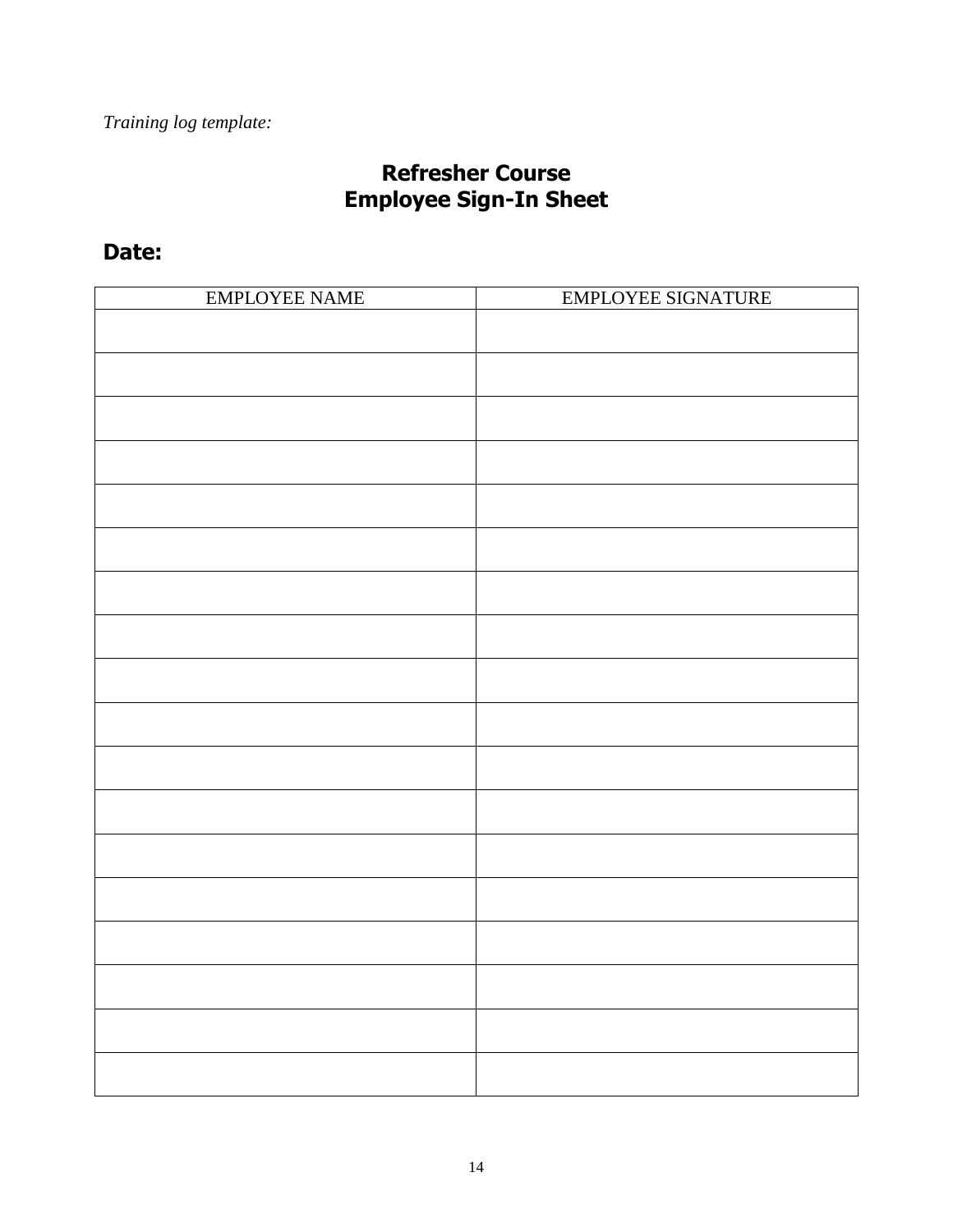### **12. SEDIMENT AND EROSION CONTROL**

Describe areas that have a high potential for significant soil erosion (primarily the shoreline) and the methods used to limit erosion (vegetation, restricted access, bulkhead, riprap, etc.).

### **13. COMPREHENSIVE SITE COMPLIANCE EVALUATION**

#### Non Stormwater Discharges

Visual inspections of all storm sewer inlets will be made quarterly during dry weather conditions for evidence of non-stormwater discharges. Visual inspections will be completed by an employee under the direction of the SWP3 Coordinator. The dry weather inspections will verify the site is not discharging sanitary or process water to storm sewers. Information recorded on the quarterly dry-weather inspection log shall include: date of inspection, storm sewer inlet location, inspection results, and potential significant sources of non-stormwater discovered through testing. If non stormwater discharges are identified, MARINA NAME will notify the DEQ as required in Part III D 3 g (3) of the Stormwater General Permit. Blank dry-weather inspection forms can be found in Appendix A of this SWP3.

#### Quarterly Visual Inspections

MARINA NAME will perform quarterly visual inspections of all storm sewer inlets during rain events to look for evidence of stormwater contamination. Inspections will be conducted within the first thirty minutes of discharge or soon thereafter, but not exceeding 60 minutes. The visual inspection shall include any observations of color, odor, turbidity, floating solids, foam, oil sheen, or other obvious indicators of stormwater pollution. Information recorded during the quarterly inspection shall include: date of inspection, storm sewer inlet location, inspection results, and potential significant sources of stormwater contaminants if discovered. Blank quarterly inspection forms can be found in Appendix A of this SWP3.

### Annual Compliance Inspections

An annual stormwater compliance inspection will be conducted approximately one year following implementation of this SWP3 and annually thereafter. The inspection will determine if the BMPs have been implemented and will assess their effectiveness. The inspection will also determine if site operations have changed since development of this SWP3. If operational changes have been made, the SWP3 Coordinator will determine if those changes will impact stormwater quality and develop new BMPs to address the change. All operational changes and new BMPs will be recorded in this SWP3. Additionally, the inspection date, the inspection personnel, the scope of the inspection, major observations, and any needed revisions will be recorded. Revisions to the plan will occur within fourteen days after the annual inspection.

Blank annual compliance inspection forms can be found on the next pages.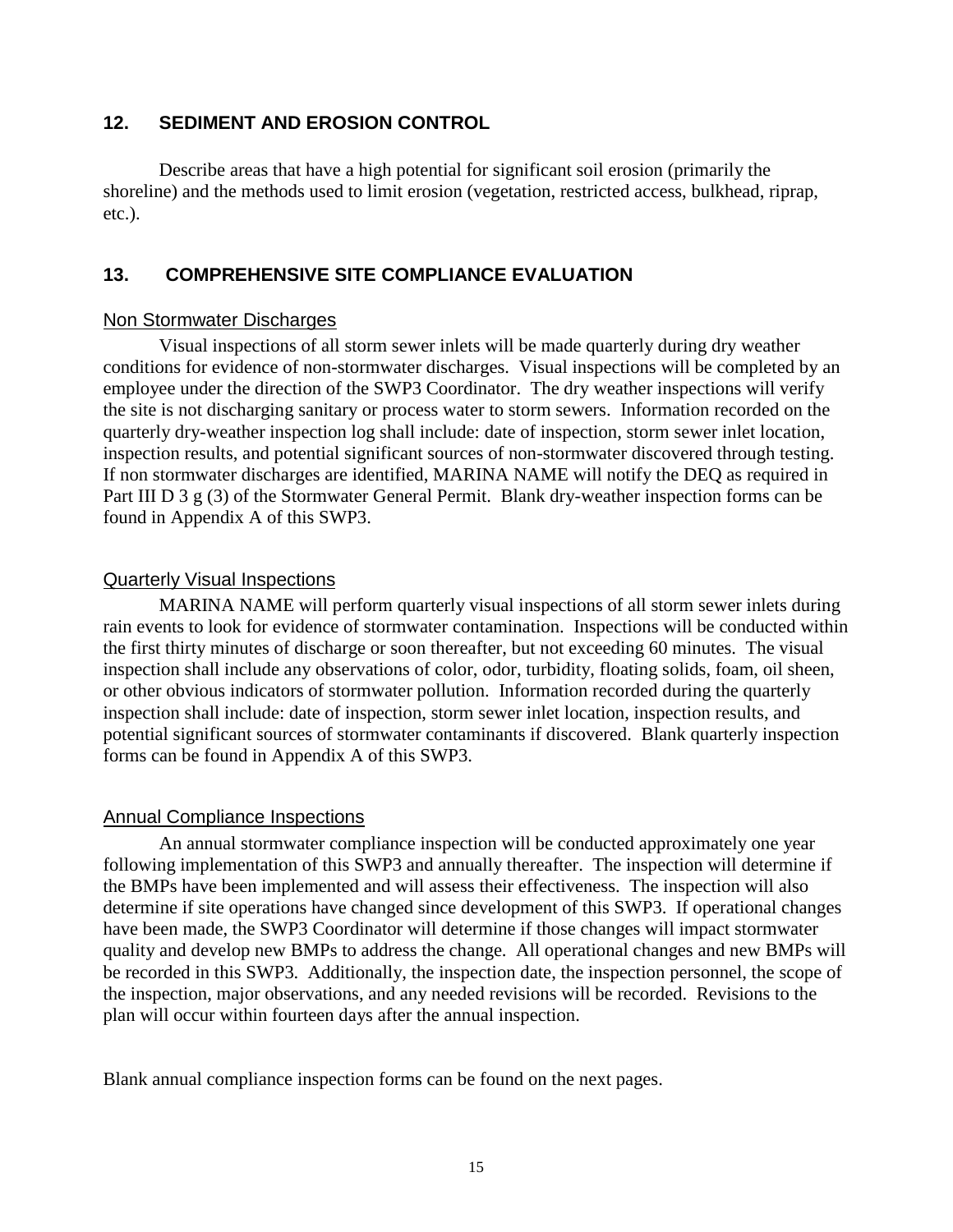*Inspection form templates:*

### **Quarterly Non-Stormwater Discharge Assessment Log**

Outfall Number or Description:  $Flow^1(Y/N):$ If Flow is Yes, Complete This Section: Possible Source: Leaking fluids from boats and trailers as they await maintenance or use. Soil erosion

Observations<sup>2</sup>:

Corrective Action:

Outfall Number or Description:  $Flow^1(Y/N):$ If Flow is Yes, Complete This Section: Possible Source: Leaking fluids from parked vehicles in the parking lot. Leaking fluids from boats as they enter and exit the river. Soil erosion. Litter and fish waste accumulated by boaters.

Observations<sup>2</sup>:

Corrective Action:

Outfall Number or Description:  $Flow^1(Y/N):$ If Flow is Yes, Complete This Section: Possible Source: Fluid spills during maintenance activities, fuel leaks during fueling, and wastewater from cleaning operations.

Observations<sup>2</sup>:

Corrective Action:

<sup>1</sup> Evaluation shall take place during dry periods

<sup>2</sup> Observations include flow, stains, sludge, color, odor, or other indications of a non-stormwater discharge

### **Inspector's Name: Date:**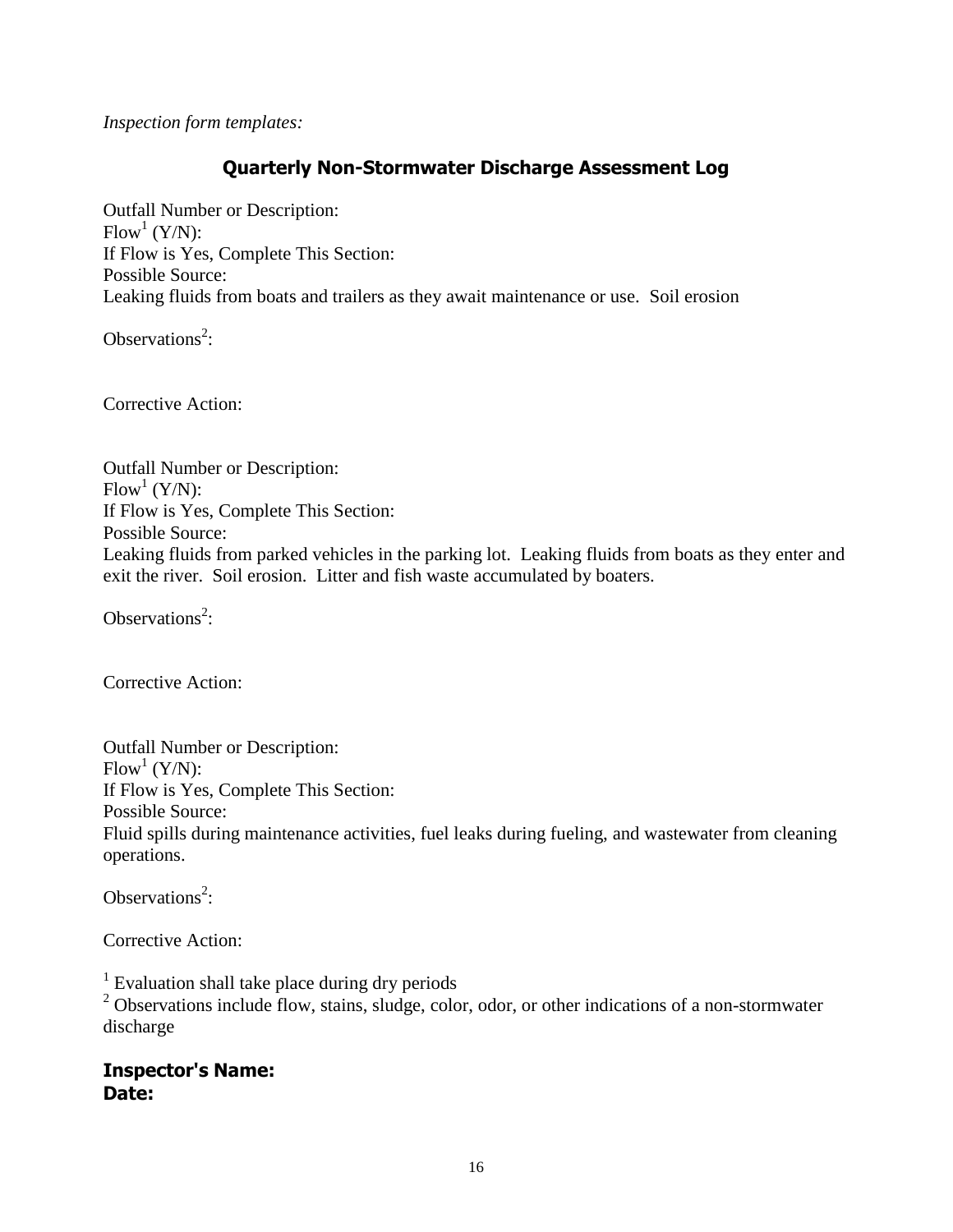### **Quarterly Visual Monitoring Inspection Log**

Outfall Number or Description: Weather Conditions:

Observations<sup>2</sup>:

Probable Source of Any Observed Contamination: Leaking fluids from boats and trailers as they await maintenance or use. Soil erosion

Outfall Number or Description: Weather Conditions:

Observations<sup>2</sup>:

Probable Source of Any Observed Contamination: Leaking fluids from parked vehicles in the parking lot. Leaking fluids from boats as they enter and exit the river. Soil erosion. Litter and fish waste accumulated by boaters.

Outfall Number or Description: Weather Conditions:

Observations<sup>2</sup>:

Probable Source of Any Observed Contamination: Fluid spills during maintenance activities, fuel leaks during fueling, and wastewater from cleaning operations.

### **Inspector's Name Date: Time<sup>1</sup> :**

<sup>1</sup> Inspections shall be conducted within the first thirty minutes of discharge or as soon thereafter as practical, but not exceeding sixty minutes

 $2^2$  Observations include color, odor, turbidity, floating solids, foam, oil sheer, etc.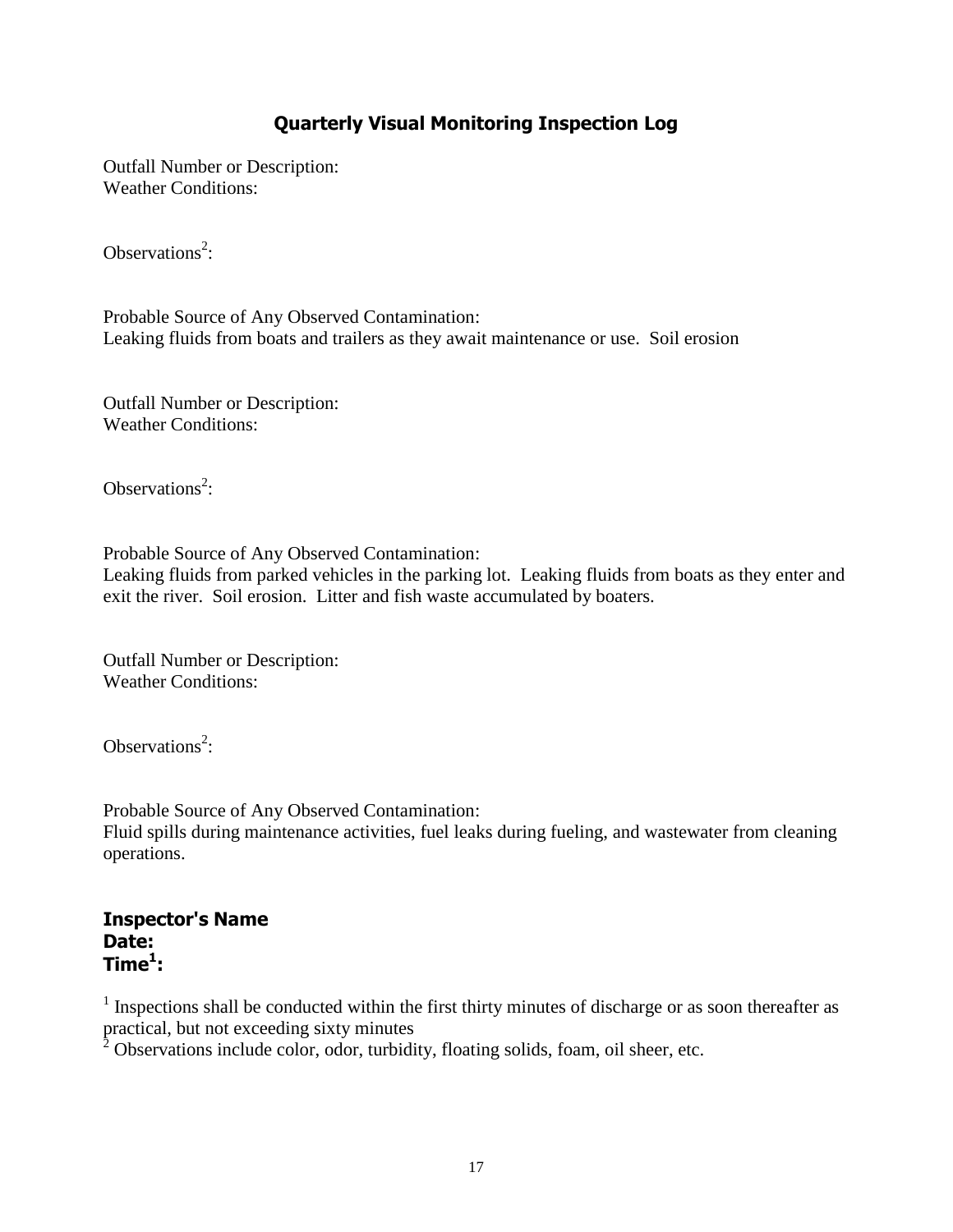# **Annual Facility Site Compliance Inspection Log<sup>1</sup>**

Drainage Area: Potential Pollutants and Source:

.

Changes in Drainage Conditions or Operations Since Last Inspection<sup>2</sup>:

BMP Effective (Y/N): Current and Proposed BMPs:

Implementation Schedule for proposed BMPs:

Drainage Area: Potential Pollutants and Source:

Changes in Drainage Conditions or Operations Since Last Inspection<sup>2</sup>:

BMP Effective (Y/N): Current and Proposed BMPs:

Implementation Schedule for proposed BMPs: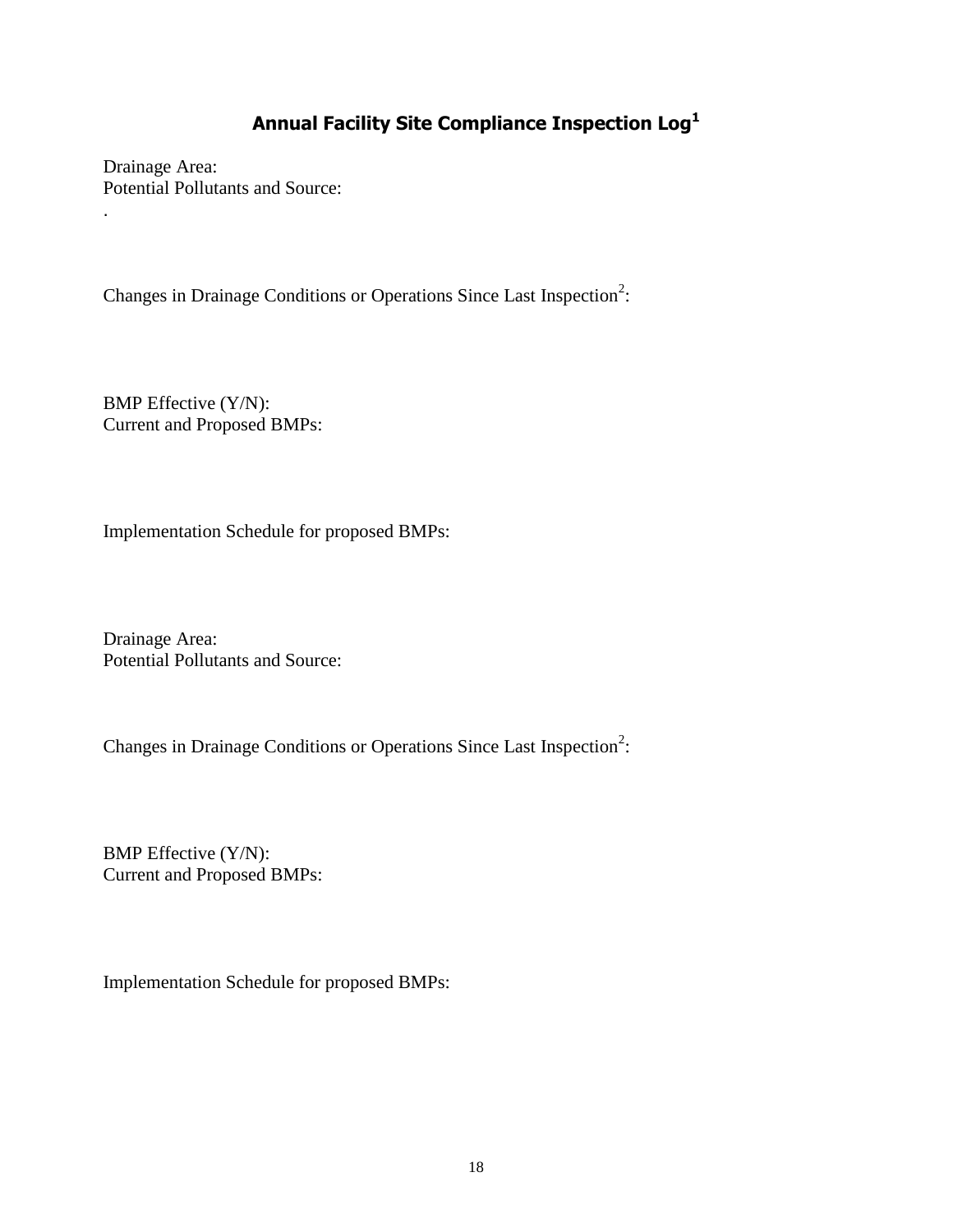Drainage Area:

Potential Pollutants and Source:

Changes in Drainage Conditions or Operations Since Last Inspection<sup>2</sup>:

BMP Effective (Y/N): Current and Proposed BMPs:

Implementation Schedule for proposed BMPs:

 $1$  Scope of this inspection is to verify that BMPs are properly operated and are adjusted if operational or site changes require new BMPs to prevent stormwater contamination. <sup>2</sup> Changes in drainage conditions or operations require revisions to the SWP3.

**Inspector's Name: Date:**